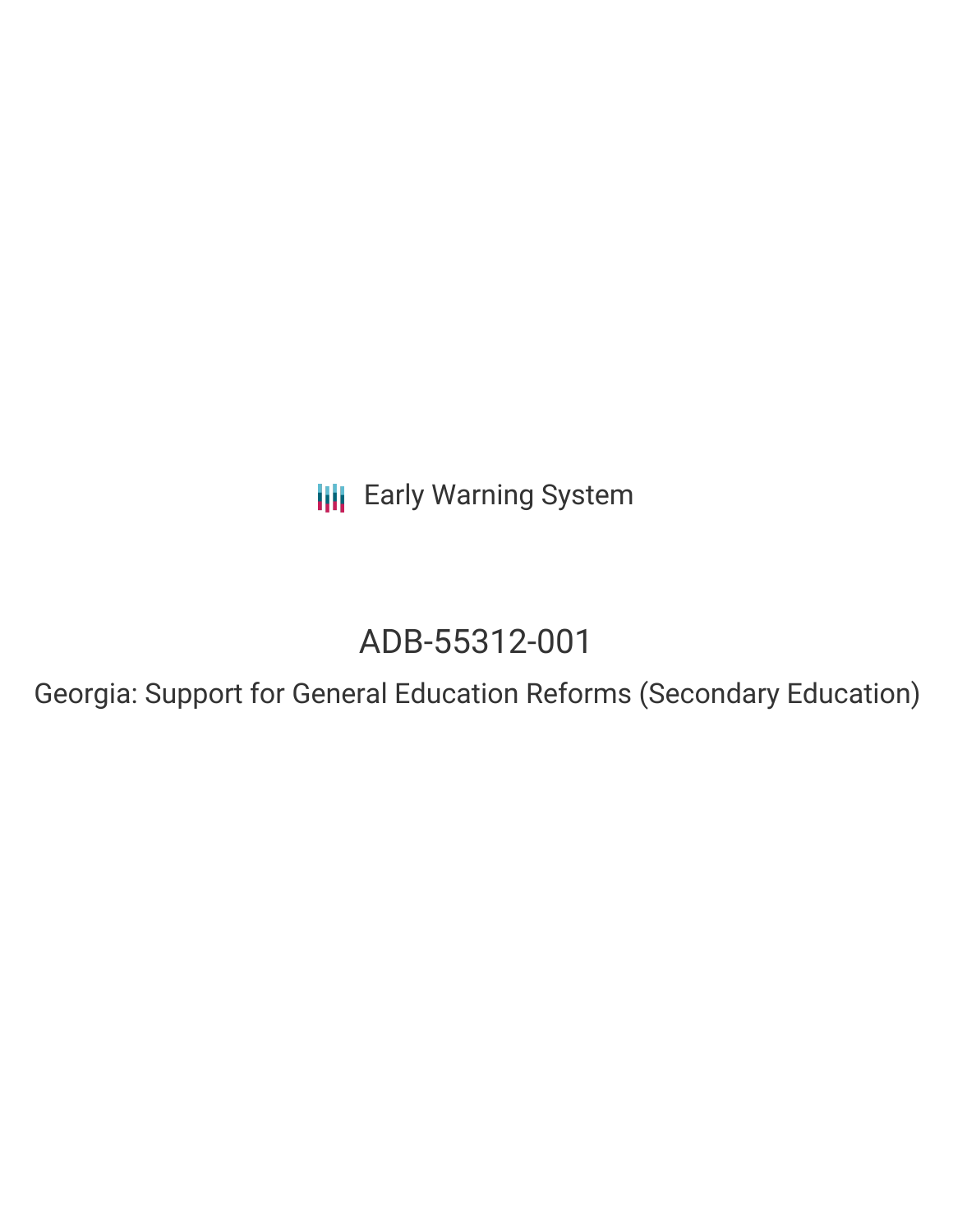

## **Quick Facts**

| <b>Countries</b>               | Georgia                                      |
|--------------------------------|----------------------------------------------|
| <b>Financial Institutions</b>  | Asian Development Bank (ADB)                 |
| <b>Status</b>                  | Approved                                     |
| <b>Bank Risk Rating</b>        | U                                            |
| <b>Voting Date</b>             | 2021-09-29                                   |
| <b>Borrower</b>                | Ministry of Education and Science of Georgia |
| <b>Sectors</b>                 | Education and Health, Technical Cooperation  |
| <b>Investment Type(s)</b>      | <b>Advisory Services</b>                     |
| <b>Investment Amount (USD)</b> | \$ 0.23 million                              |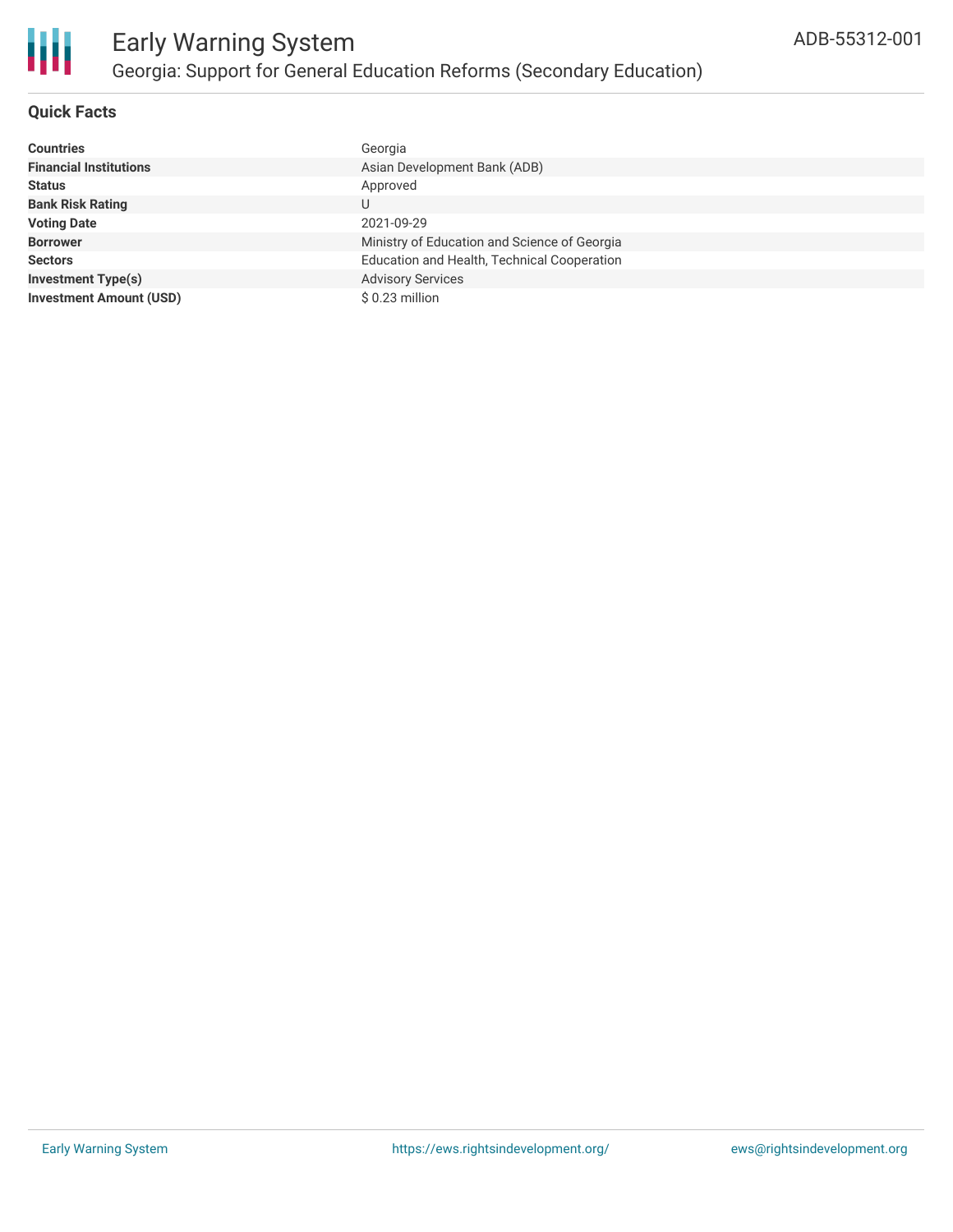

### **Project Description**

According to the Bank's website, the project provides technical assistance to the Ministry of Education and Science of Georgia to support the planning capacity for education reform in general education and the preparation of a sector assessment and policy reform roadmap.

Outputs and Activities:

The TA will provide specialized consulting services to support the planning capacity for education reform in general education and the preparation of a sector assessment and policy reform roadmap. The TA will recruit individual consultants to undertake:

(i) Output 1: Secondary education sector assessment and policy reform roadmap developed;

(ii) Output 2: MOES sector knowledge and planning capacity improved;

(iii) Output 3: A medium-term expenditure plan for secondary education developed.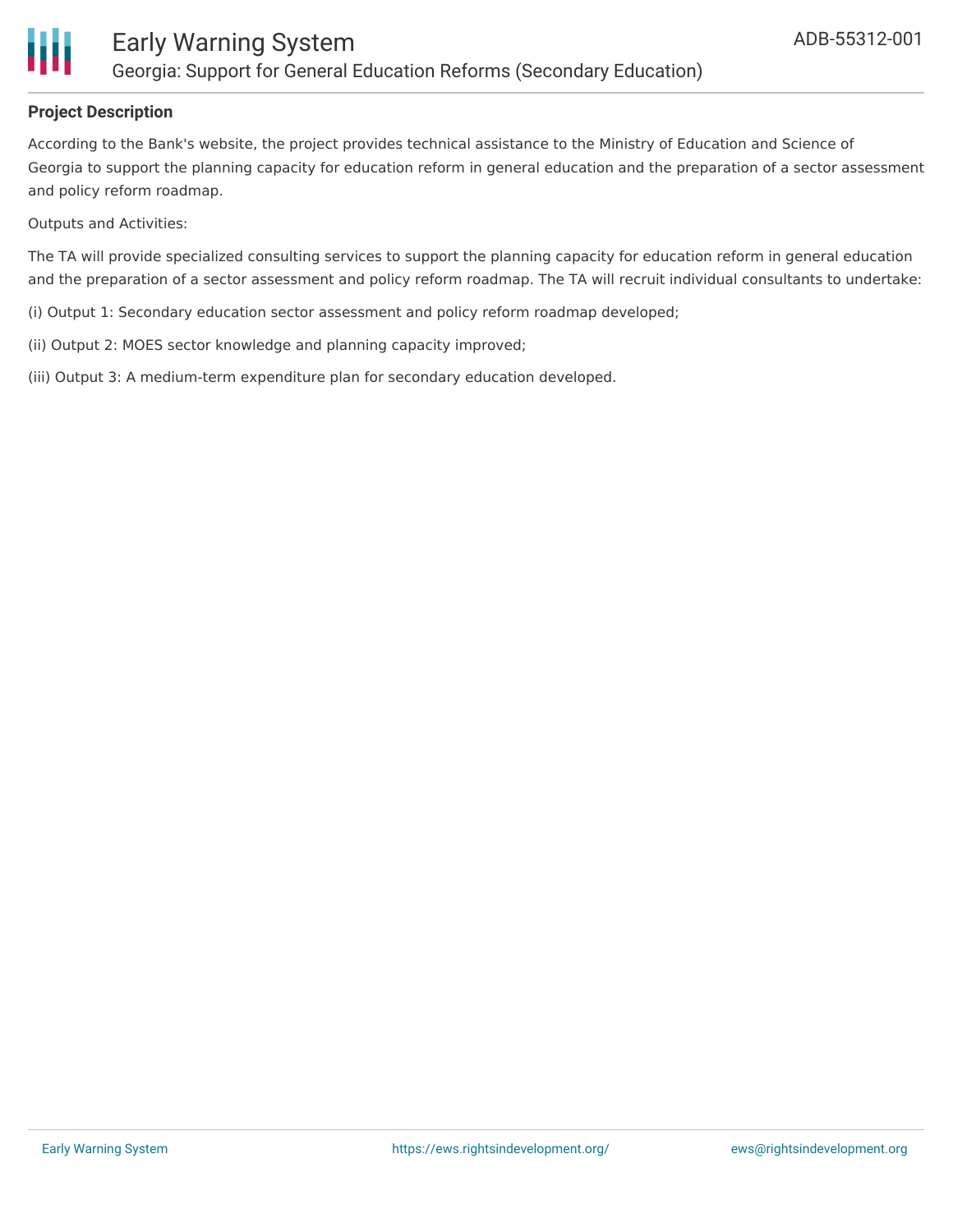

# Early Warning System Georgia: Support for General Education Reforms (Secondary Education)

### **Investment Description**

Asian Development Bank (ADB)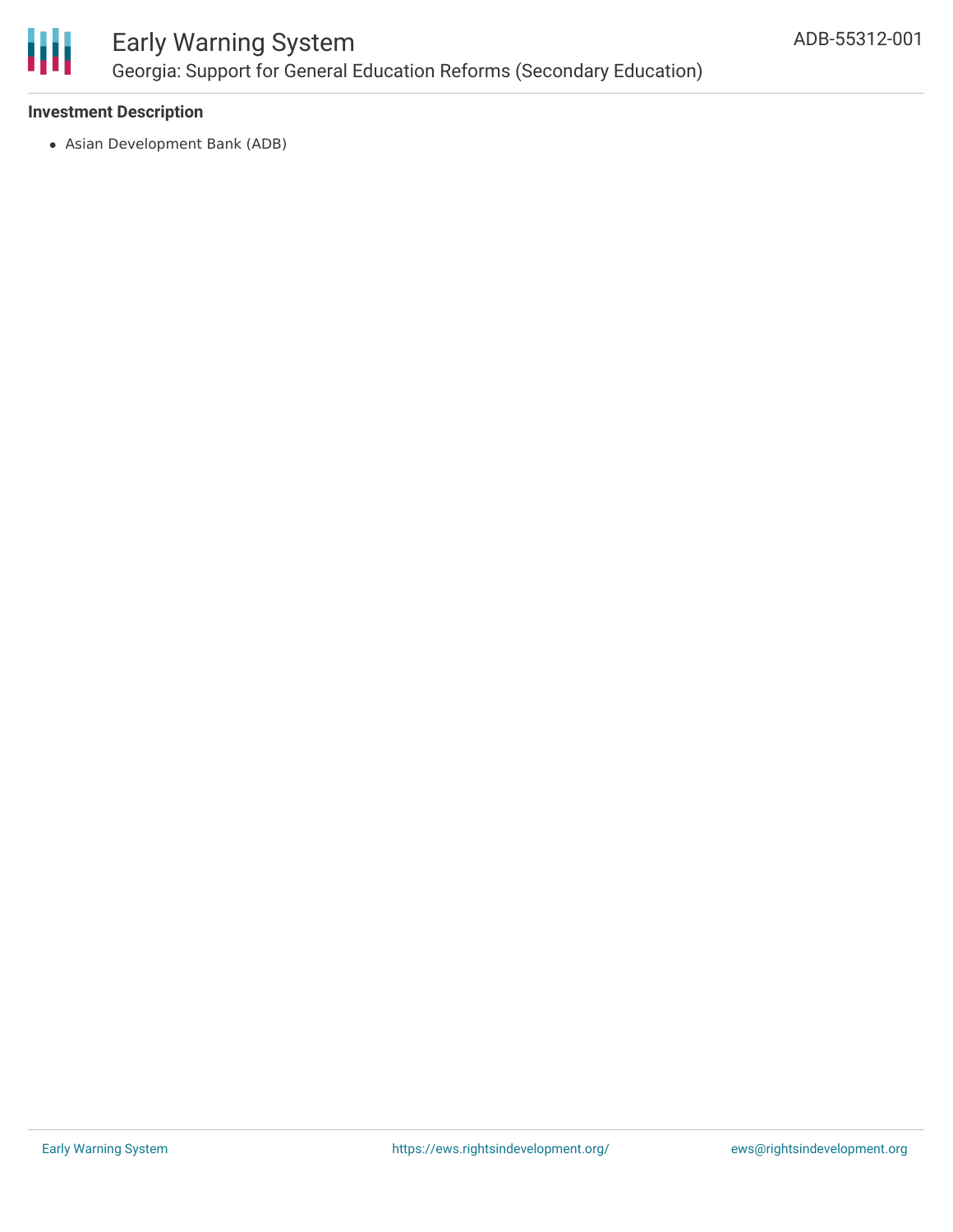

### **Contact Information**

PROJECT CONTACT INFORMATION

**Project Officer** Kiziria George, ADB Central and West Asia Department, Georgia resident mission

**Executing Agency** Ministry of Education and Science, 0102 Tbilisi, Dimitri Uznadze N 52

#### ACCESS TO INFORMATION

You can submit an information request for project information at: https://www.adb.org/forms/request-information-form

ADB has a two-stage appeals process for requesters who believe that ADB has denied their request for information in violation of its Access to Information Policy. You can learn more about filing an appeal at: https://www.adb.org/site/disclosure/appeals

#### ACCOUNTABILITY MECHANISM OF ADB

The Accountability Mechanism is an independent complaint mechanism and fact-finding body for people who believe they are likely to be, or have been, adversely affected by an Asian Development Bank-financed project. If you submit a complaint to the Accountability Mechanism, they may investigate to assess whether the Asian Development Bank is following its own policies and procedures for preventing harm to people or the environment. You can learn more about the Accountability Mechanism and how to file a complaint at: http://www.adb.org/site/accountability-mechanism/main.